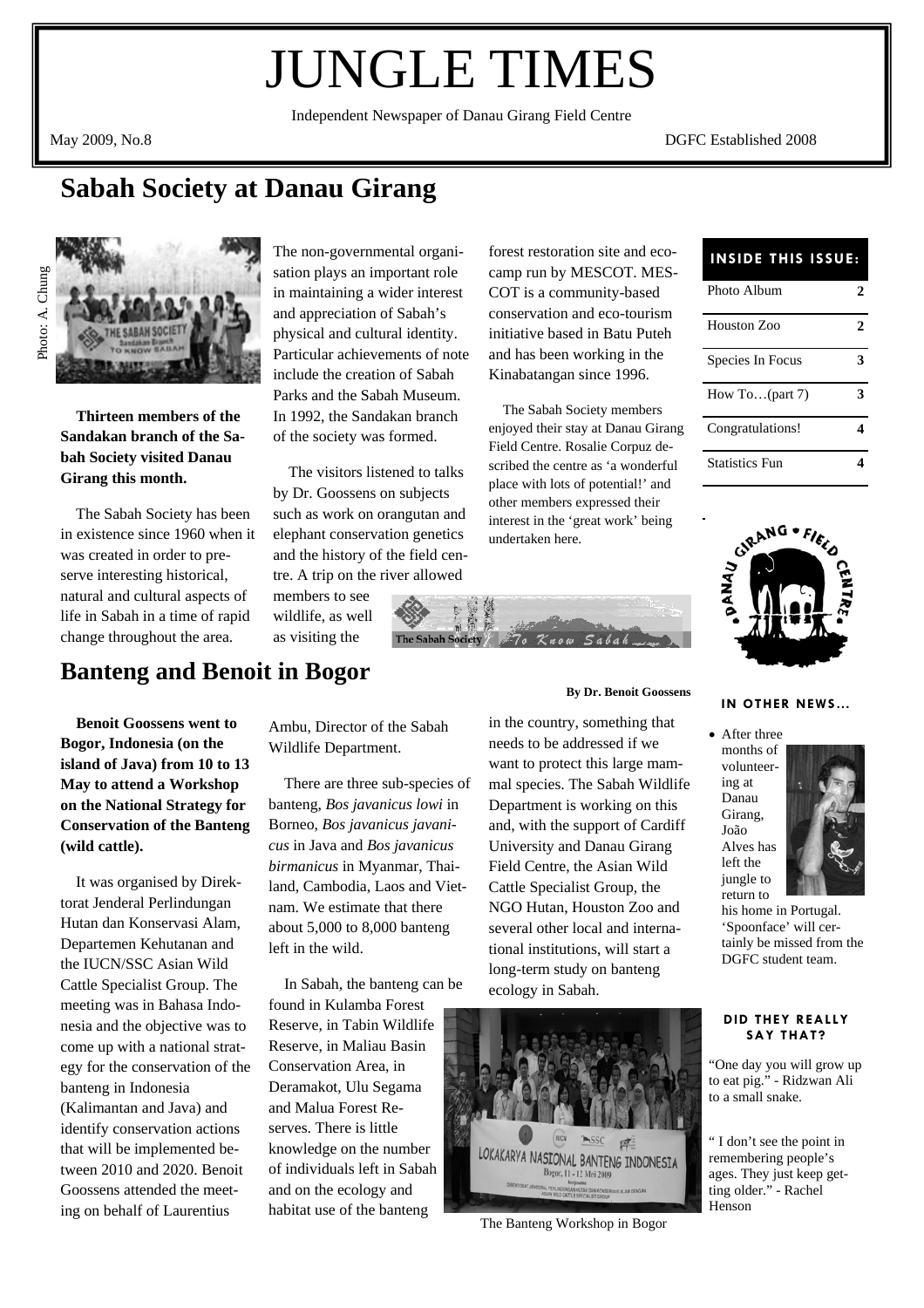

**'Houston… We Have No Problem!'** 

#### **Two zookeepers from Houston Zoo visited Danau Girang Field Centre to experience the jungle this month!**

Martina Stevens and Amanda Daly, both from the Houston Zoo Conservation Department, spent three days at the centre as part of their trip to Sabah. The zoo has links with local NGO Hutan, based in Sukau, and with Danau Girang Field Centre (partly funding the elephant satellite-collaring project. Martina and Amanda will act as ambassadors for both Hutan and Danau Girang on their return to America.

 Martina is the elephant manager at the zoo and is hoping to catch sight of wild elephants in the Kinabatangan during her stay. Amanda



Amanda and Martina (centre) with members of the DGFC team

has spent seven years as an orangutan keeper, and was lucky enough to see orangutans in the time she spent at the centre. Phoebe and her baby Pisang have become regular characters in the

area and decided to snack on some Sengkuang (*Dracontomelon dao*) fruits outside the hostel where the keepers were accommodated. The following morning a different pair of orangutans were spotted feeding in the same spot! This was the first time the visitors had seen orangutans in the wild and they had a good view of their lunchtime activities.

 Houston Zoo has a 'Pongos Helping Pongos' programme, where paintings made by orangutans, siamang gibbons, elephants and other animals are sold to raise funds for conservation projects and behavioural enrichment activities within the zoo. More information can be found online at www.houstonzoo.org/php.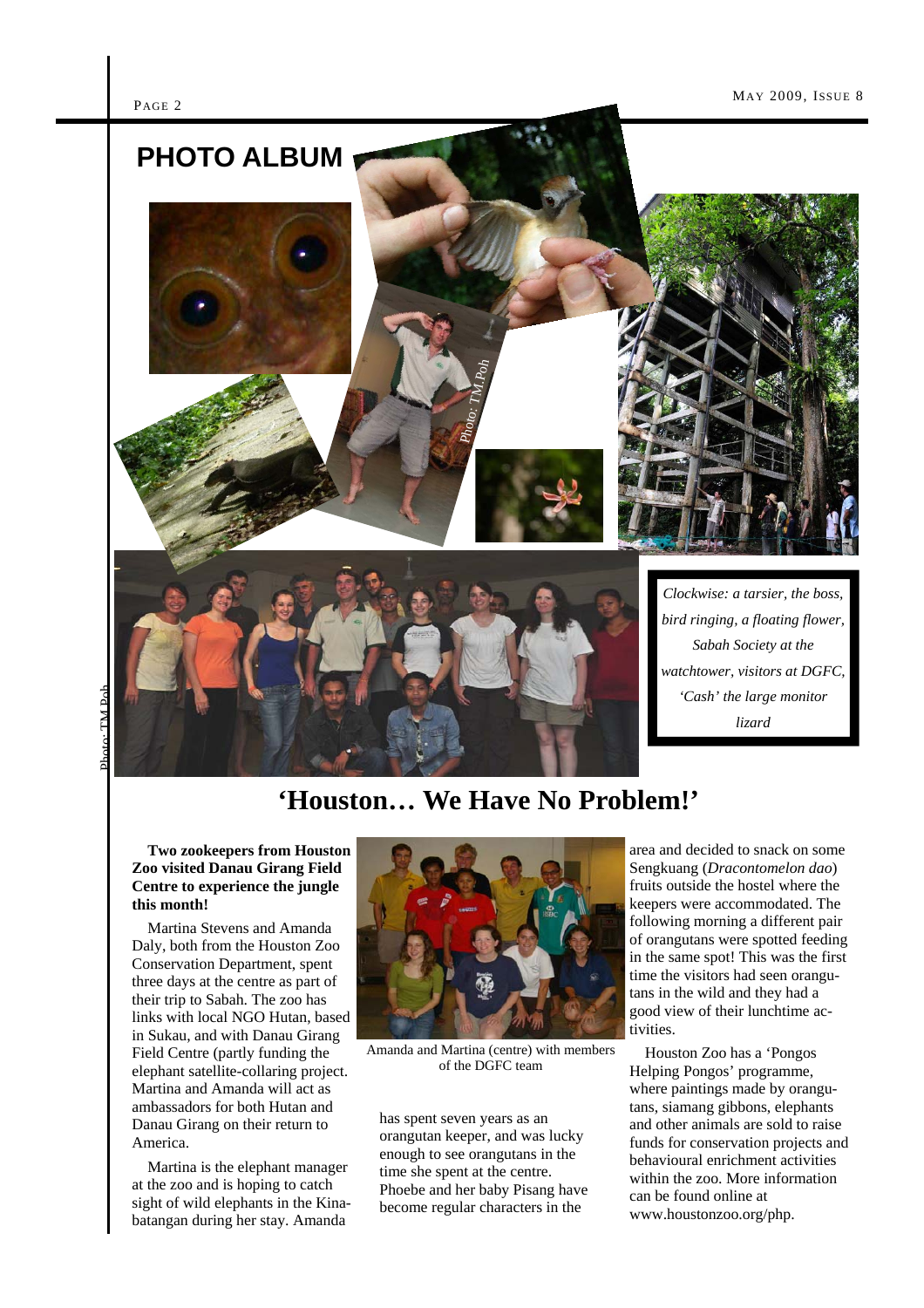### **SPECIES IN FOCUS: The Reticulated Python**

**This month Rachel Munds takes a look at the reticulated python...** 

**Common Name:** Reticulated python **Scientific Name:** *Python reticulatus*  **Distribution:** South East Asia



*Python reticulatus* A large, wet log is on my trail, It seems rather wet and with a 12-15% of body length tail.

Oh dear! This may sound ridiculous

But I think I'm facing a *Python reticulatus!* 

A reticulate python is its common name

And it being the longest snake is its claim to fame.

It's net-like decorative patterns and guitar-shaped head are ways to I.D. them,

They even have claws, but I sure can't see them!

Commonly found throughout South East Asia,

I found my first one in Borneo, Malaysia.

Sought for its skin and its meat, I hear it is quite a delicacy to eat.

One thing more you should know, It can eat a boar or a small doe.

If it can eat these large creatures,

I doubt it'll have problems swallowing your fine features.

> Now I must be on the run, 'Cause this poem is done.

### **HOW TO: Rid Yourself of a Rat**  *Nuggets of knowledge from the jungle...*

 **When a particularly evil rat chews its way through two pairs of trousers, two shirts, three bags, a toothbrush and an inflatable kangaroo and proceeds to spend all night running around your room and gnawing at your door it's natural to end up pretty determined to catch it.**

 The first stage of 'Operation Rat Attack' involved merely covering the hole in my door with gaffa tape. This had been successful for some time, but for some reason the rat set himself a real mission to enter my room. Since the tape ceased to be of any use, and having been severely annoyed at the rapidly decreasing selection of wearable clothes, I decided it was time for drastic action.

 Paper, cardboard, tape and wood are obviously no match for my attacker so I set off on a hunt for something metal. If nothing else, it would give him toothache if he insisted on chewing at my door. The only moveable metal item I could find was a water bottle left by somebody after the Cardiff University field course; other options included the sink and the metal pipe running

down the outside of the studio, but I was unable to detach them from the wall. A highly technical application of tape and a precise positioning of the bottle to cover the rat hole, followed by further tape application would, I hoped, stop our rodent friend from entering the room. I took it a step further by attaching a piece of string to the back of the door which could be hooked up to a bungee cord outside my room to keep the door shut.



The unforeseen consequence of keeping the rat *out* was that it then channelled all of its energies on trying to gnaw its way back *in.*  Nothing I tried during those long,

sleepless nights worked, so eventually I gave in and set a trap.

 I closed my door and locked it from the inside. I heard an ominous 'cluck' which indicated that the locking mechanism had come unattached from the locky-unlockknob thing (technical term). I was now locked inside my room. However, the rat didn't wait long and after only seven minutes I heard the trap spring shut. I managed to escape my room using the pliers attachment on my penknife and tried to make the rat apologise for destroying everything and keeping me awake. The next morning the captured fugitive was released a significant distance from the studios but dared to return the following night, and so was caught a second time. He was then transported by boat to an area of forest far, far away, where hopefully he's finding something else to chew on.